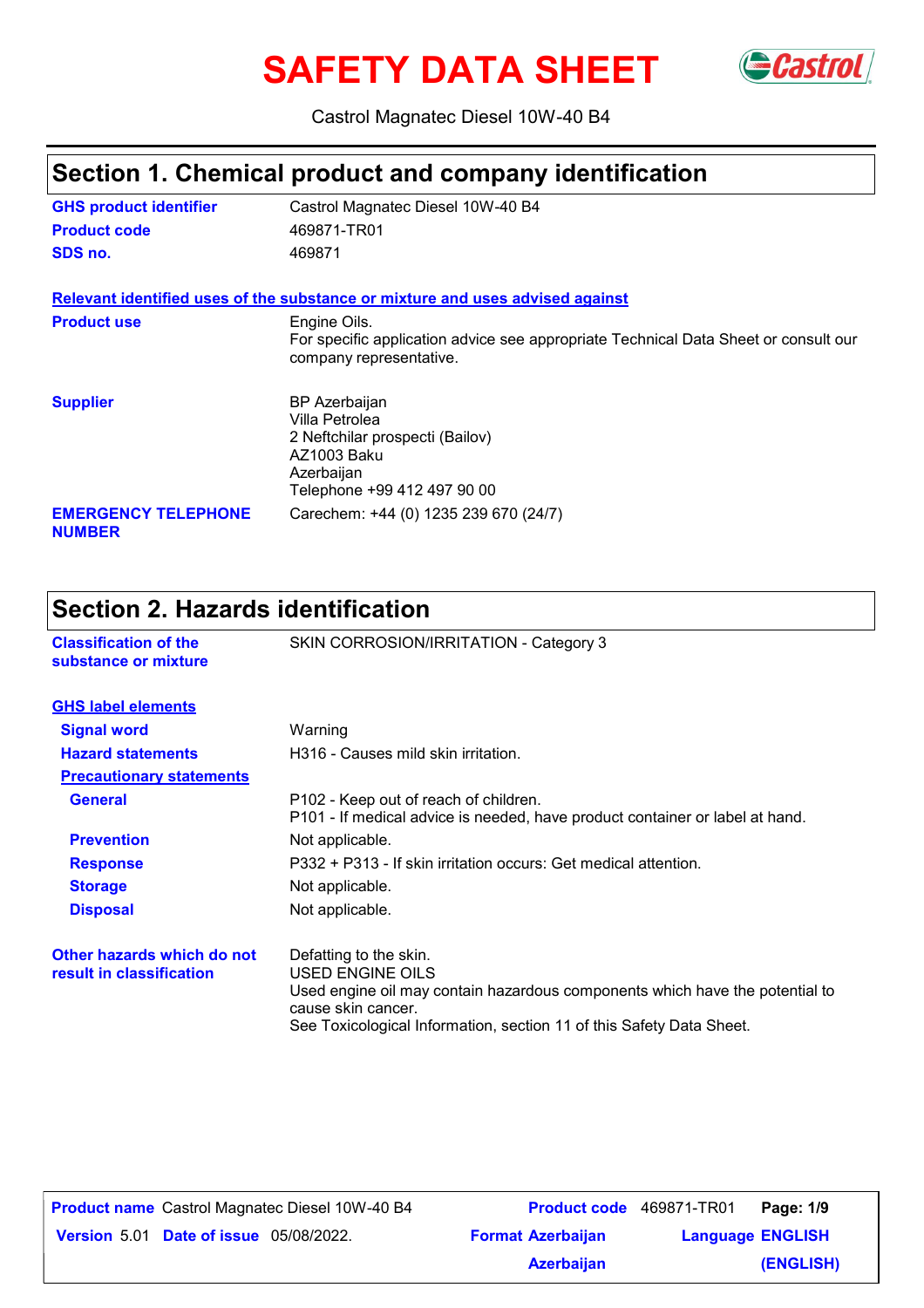### **Section 3. Composition/information on ingredients**

**Substance/mixture**

**Mixture** 

Highly refined base oil (IP 346 DMSO extract < 3%). Proprietary performance additives.

| <b>Ingredient name</b>                                                                    | $\frac{9}{6}$ | <b>CAS number</b> |
|-------------------------------------------------------------------------------------------|---------------|-------------------|
| Phosphorodithioic acid, mixed O,O-bis(1,3-dimethylbutyl and iso-Pr)<br>esters, zinc salts | -≤3           | 84605-29-8        |
| phenol, (tetrapropenyl) derivatives                                                       | < 0.1         | 74499-35-7        |

**There are no additional ingredients present which, within the current knowledge of the supplier and in the concentrations applicable, are classified as hazardous to health or the environment and hence require reporting in this section.**

**Occupational exposure limits, if available, are listed in Section 8.**

### **Section 4. First aid measures**

| <b>Description of necessary first aid measures</b> |                                                                                                                                                                                                                                                                                                                                      |
|----------------------------------------------------|--------------------------------------------------------------------------------------------------------------------------------------------------------------------------------------------------------------------------------------------------------------------------------------------------------------------------------------|
| <b>Inhalation</b>                                  | In case of inhalation of decomposition products in a fire, symptoms may be delayed.<br>If inhaled, remove to fresh air. The exposed person may need to be kept under<br>medical surveillance for 48 hours. Get medical attention if symptoms occur.                                                                                  |
| <b>Ingestion</b>                                   | Do not induce vomiting unless directed to do so by medical personnel. Never give<br>anything by mouth to an unconscious person. If unconscious, place in recovery<br>position and get medical attention immediately. Get medical attention if adverse<br>health effects persist or are severe.                                       |
| <b>Skin contact</b>                                | In case of contact, immediately flush skin with plenty of water for at least 15 minutes<br>while removing contaminated clothing and shoes. Wash skin thoroughly with soap<br>and water or use recognised skin cleanser. Wash clothing before reuse. Clean<br>shoes thoroughly before reuse. Get medical attention if symptoms occur. |
| Eye contact                                        | In case of contact, immediately flush eyes with plenty of water for at least 15<br>minutes. Eyelids should be held away from the eyeball to ensure thorough rinsing.<br>Check for and remove any contact lenses. Get medical attention.                                                                                              |
|                                                    | Most important symptoms/effects, acute and delayed                                                                                                                                                                                                                                                                                   |
|                                                    | See Section 11 for more detailed information on health effects and symptoms.                                                                                                                                                                                                                                                         |
|                                                    | Indication of immediate medical attention and special treatment needed, if necessary                                                                                                                                                                                                                                                 |
| <b>Specific treatments</b>                         | No specific treatment.                                                                                                                                                                                                                                                                                                               |
| <b>Notes to physician</b>                          | In case of inhalation of decomposition products in a fire, symptoms may be delayed.                                                                                                                                                                                                                                                  |

**Protection of first-aiders** No action shall be taken involving any personal risk or without suitable training. It may be dangerous to the person providing aid to give mouth-to-mouth resuscitation. The exposed person may need to be kept under medical surveillance for 48 hours. Treatment should in general be symptomatic and directed to relieving any effects.

### **Section 5. Firefighting measures**

| <b>Extinguishing media</b>                           |                                                                                                                                                              |
|------------------------------------------------------|--------------------------------------------------------------------------------------------------------------------------------------------------------------|
| <b>Suitable extinguishing</b><br>media               | In case of fire, use foam, dry chemical or carbon dioxide extinguisher or spray.                                                                             |
| <b>Unsuitable extinguishing</b><br>media             | Do not use water jet.                                                                                                                                        |
| <b>Specific hazards arising</b><br>from the chemical | In a fire or if heated, a pressure increase will occur and the container may burst.                                                                          |
| <b>Hazardous thermal</b><br>decomposition products   | Combustion products may include the following:<br>carbon oxides (CO, CO <sub>2</sub> ) (carbon monoxide, carbon dioxide)<br>nitrogen oxides $(NO, NO2 etc.)$ |

| <b>Product name</b> Castrol Magnatec Diesel 10W-40 B4 | <b>Product code</b> 469871-TR01 |                         | Page: 2/9 |
|-------------------------------------------------------|---------------------------------|-------------------------|-----------|
| <b>Version 5.01 Date of issue 05/08/2022.</b>         | <b>Format Azerbaijan</b>        | <b>Language ENGLISH</b> |           |
|                                                       | <b>Azerbaijan</b>               |                         | (ENGLISH) |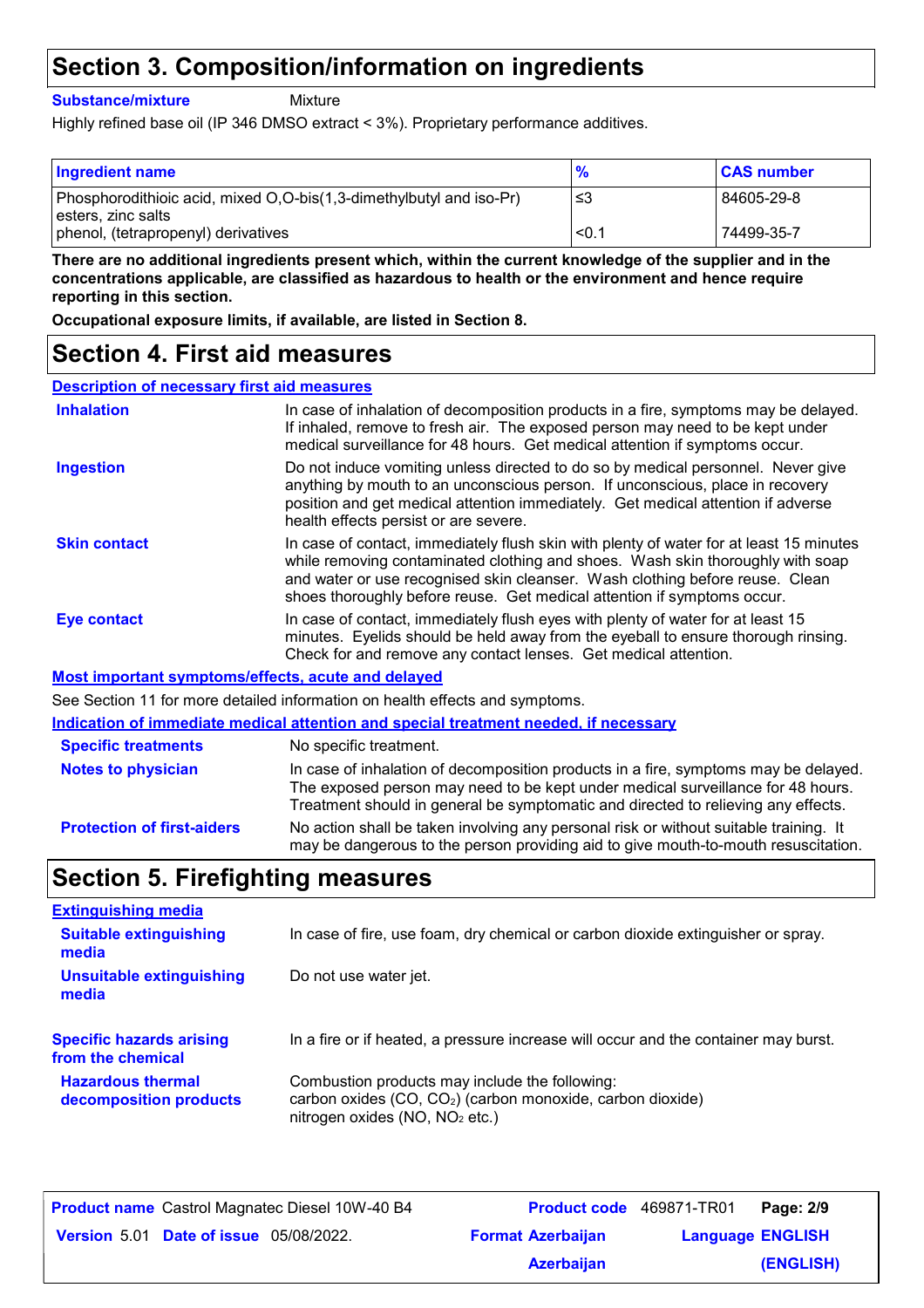# **Section 5. Firefighting measures**

| <b>Special protective actions</b><br>for fire-fighters | Promptly isolate the scene by removing all persons from the vicinity of the incident if<br>there is a fire. No action shall be taken involving any personal risk or without<br>suitable training. |
|--------------------------------------------------------|---------------------------------------------------------------------------------------------------------------------------------------------------------------------------------------------------|
| <b>Special protective</b>                              | Fire-fighters should wear positive pressure self-contained breathing apparatus                                                                                                                    |
| equipment for fire-fighters                            | (SCBA) and full turnout gear.                                                                                                                                                                     |

#### **Section 6. Accidental release measures**

**Personal precautions, protective equipment and emergency procedures**

| For non-emergency<br>personnel                              | No action shall be taken involving any personal risk or without suitable training.<br>Evacuate surrounding areas. Keep unnecessary and unprotected personnel from<br>entering. Do not touch or walk through spilt material. Avoid breathing vapour or<br>mist. Provide adequate ventilation. Put on appropriate personal protective<br>equipment. Floors may be slippery; use care to avoid falling. Contact emergency<br>personnel. |
|-------------------------------------------------------------|--------------------------------------------------------------------------------------------------------------------------------------------------------------------------------------------------------------------------------------------------------------------------------------------------------------------------------------------------------------------------------------------------------------------------------------|
| For emergency responders                                    | Entry into a confined space or poorly ventilated area contaminated with vapour, mist<br>or fume is extremely hazardous without the correct respiratory protective equipment<br>and a safe system of work. Wear self-contained breathing apparatus. Wear a<br>suitable chemical protective suit. Chemical resistant boots. See also the<br>information in "For non-emergency personnel".                                              |
| <b>Environmental precautions</b>                            | Avoid dispersal of spilt material and runoff and contact with soil, waterways, drains<br>and sewers. Inform the relevant authorities if the product has caused environmental<br>pollution (sewers, waterways, soil or air).                                                                                                                                                                                                          |
| <b>Methods and material for containment and cleaning up</b> |                                                                                                                                                                                                                                                                                                                                                                                                                                      |
| <b>Small spill</b>                                          | Stop leak if without risk. Move containers from spill area. Absorb with an inert<br>material and place in an appropriate waste disposal container. Dispose of via a<br>licensed waste disposal contractor.                                                                                                                                                                                                                           |
| <b>Large spill</b>                                          | Stop leak if without risk. Move containers from spill area. Approach the release<br>from upwind. Prevent entry into sewers, water courses, basements or confined                                                                                                                                                                                                                                                                     |

areas. Contain and collect spillage with non-combustible, absorbent material e.g. sand, earth, vermiculite or diatomaceous earth and place in container for disposal according to local regulations. Contaminated absorbent material may pose the same hazard as the spilt product. Dispose of via a licensed waste disposal contractor.

# **Section 7. Handling and storage**

| <b>Precautions for safe handling</b>                                      |                                                                                                                                                                                                                                                                                                                                                                                                                                                                                                                                                                                                |                          |  |                         |  |
|---------------------------------------------------------------------------|------------------------------------------------------------------------------------------------------------------------------------------------------------------------------------------------------------------------------------------------------------------------------------------------------------------------------------------------------------------------------------------------------------------------------------------------------------------------------------------------------------------------------------------------------------------------------------------------|--------------------------|--|-------------------------|--|
| <b>Protective measures</b>                                                | Put on appropriate personal protective equipment (see Section 8). Do not ingest.<br>Avoid contact with eyes, skin and clothing. Avoid breathing vapour or mist. Keep in<br>the original container or an approved alternative made from a compatible material,<br>kept tightly closed when not in use. Empty containers retain product residue and<br>can be hazardous. Do not reuse container.                                                                                                                                                                                                 |                          |  |                         |  |
| <b>Advice on general</b><br>occupational hygiene                          | Eating, drinking and smoking should be prohibited in areas where this material is<br>handled, stored and processed. Wash thoroughly after handling. Remove<br>contaminated clothing and protective equipment before entering eating areas. See<br>also Section 8 for additional information on hygiene measures.                                                                                                                                                                                                                                                                               |                          |  |                         |  |
| <b>Conditions for safe storage,</b><br>including any<br>incompatibilities | Store in accordance with local regulations. Store in original container protected<br>from direct sunlight in a dry, cool and well-ventilated area, away from incompatible<br>materials (see Section 10) and food and drink. Keep container tightly closed and<br>sealed until ready for use. Store and use only in equipment/containers designed for<br>use with this product. Containers that have been opened must be carefully resealed<br>and kept upright to prevent leakage. Do not store in unlabelled containers. Use<br>appropriate containment to avoid environmental contamination. |                          |  |                         |  |
| <b>Not suitable</b>                                                       | Prolonged exposure to elevated temperature                                                                                                                                                                                                                                                                                                                                                                                                                                                                                                                                                     |                          |  |                         |  |
| <b>Product name</b> Castrol Magnatec Diesel 10W-40 B4                     |                                                                                                                                                                                                                                                                                                                                                                                                                                                                                                                                                                                                | Product code 469871-TR01 |  | Page: 3/9               |  |
| <b>Version 5.01 Date of issue 05/08/2022.</b>                             |                                                                                                                                                                                                                                                                                                                                                                                                                                                                                                                                                                                                | <b>Format Azerbaijan</b> |  | <b>Language ENGLISH</b> |  |
|                                                                           |                                                                                                                                                                                                                                                                                                                                                                                                                                                                                                                                                                                                | <b>Azerbaijan</b>        |  | (ENGLISH)               |  |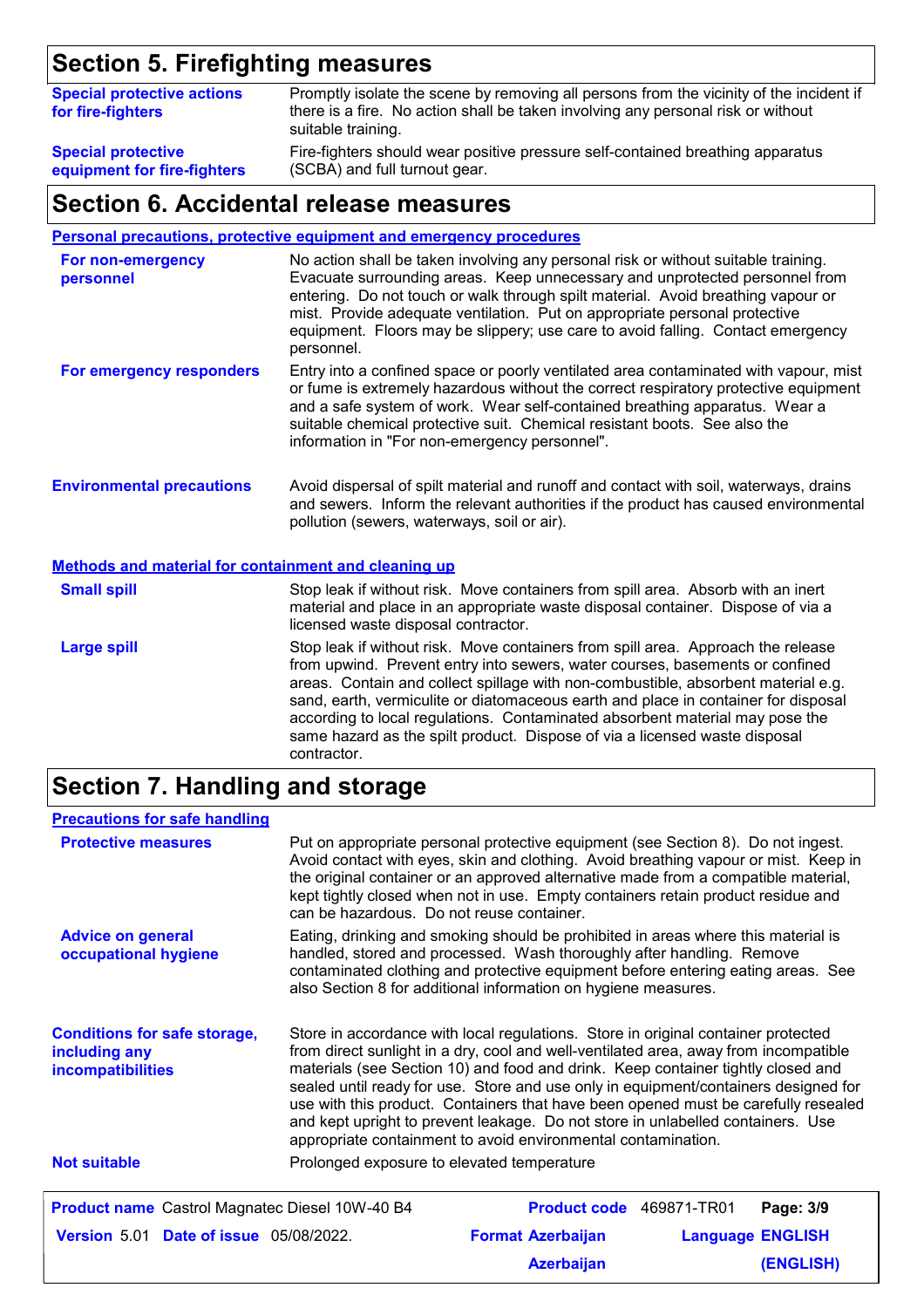# **Section 8. Exposure controls/personal protection**

#### **Control parameters**

#### **Occupational exposure limits**

None.

| <b>Appropriate engineering</b><br><b>controls</b> | Provide exhaust ventilation or other engineering controls to keep the relevant<br>airborne concentrations below their respective occupational exposure limits.<br>All activities involving chemicals should be assessed for their risks to health, to<br>ensure exposures are adequately controlled. Personal protective equipment should<br>only be considered after other forms of control measures (e.g. engineering controls)<br>have been suitably evaluated. Personal protective equipment should conform to<br>appropriate standards, be suitable for use, be kept in good condition and properly<br>maintained.<br>Your supplier of personal protective equipment should be consulted for advice on<br>selection and appropriate standards. For further information contact your national<br>organisation for standards.<br>The final choice of protective equipment will depend upon a risk assessment. It is<br>important to ensure that all items of personal protective equipment are compatible. |
|---------------------------------------------------|---------------------------------------------------------------------------------------------------------------------------------------------------------------------------------------------------------------------------------------------------------------------------------------------------------------------------------------------------------------------------------------------------------------------------------------------------------------------------------------------------------------------------------------------------------------------------------------------------------------------------------------------------------------------------------------------------------------------------------------------------------------------------------------------------------------------------------------------------------------------------------------------------------------------------------------------------------------------------------------------------------------|
| <b>Environmental exposure</b><br>controls         | Emissions from ventilation or work process equipment should be checked to ensure<br>they comply with the requirements of environmental protection legislation. In some<br>cases, fume scrubbers, filters or engineering modifications to the process<br>equipment will be necessary to reduce emissions to acceptable levels.                                                                                                                                                                                                                                                                                                                                                                                                                                                                                                                                                                                                                                                                                 |
| <b>Individual protection measures</b>             |                                                                                                                                                                                                                                                                                                                                                                                                                                                                                                                                                                                                                                                                                                                                                                                                                                                                                                                                                                                                               |
| <b>Hygiene measures</b>                           | Wash hands, forearms and face thoroughly after handling chemical products, before<br>eating, smoking and using the lavatory and at the end of the working period.<br>Appropriate techniques should be used to remove potentially contaminated clothing.<br>Wash contaminated clothing before reusing. Ensure that eyewash stations and<br>safety showers are close to the workstation location.                                                                                                                                                                                                                                                                                                                                                                                                                                                                                                                                                                                                               |
| <b>Eye/face protection</b>                        | Safety glasses with side shields.                                                                                                                                                                                                                                                                                                                                                                                                                                                                                                                                                                                                                                                                                                                                                                                                                                                                                                                                                                             |
| <b>Skin protection</b>                            |                                                                                                                                                                                                                                                                                                                                                                                                                                                                                                                                                                                                                                                                                                                                                                                                                                                                                                                                                                                                               |
| <b>Hand protection</b>                            | Wear protective gloves if prolonged or repeated contact is likely. Wear chemical<br>resistant gloves. Recommended: Nitrile gloves. The correct choice of protective<br>gloves depends upon the chemicals being handled, the conditions of work and use,<br>and the condition of the gloves (even the best chemically resistant glove will break<br>down after repeated chemical exposures). Most gloves provide only a short time of<br>protection before they must be discarded and replaced. Because specific work<br>environments and material handling practices vary, safety procedures should be<br>developed for each intended application. Gloves should therefore be chosen in<br>consultation with the supplier/manufacturer and with a full assessment of the<br>working conditions.                                                                                                                                                                                                               |
| <b>Body protection</b>                            | Use of protective clothing is good industrial practice.<br>Personal protective equipment for the body should be selected based on the task<br>being performed and the risks involved and should be approved by a specialist<br>before handling this product.<br>Cotton or polyester/cotton overalls will only provide protection against light<br>superficial contamination that will not soak through to the skin. Overalls should be<br>laundered on a regular basis. When the risk of skin exposure is high (e.g. when<br>cleaning up spillages or if there is a risk of splashing) then chemical resistant aprons<br>and/or impervious chemical suits and boots will be required.                                                                                                                                                                                                                                                                                                                         |

| <b>Product name</b> Castrol Magnatec Diesel 10W-40 B4 |                          | <b>Product code</b> 469871-TR01 | Page: 4/9               |
|-------------------------------------------------------|--------------------------|---------------------------------|-------------------------|
| <b>Version 5.01 Date of issue 05/08/2022.</b>         | <b>Format Azerbaijan</b> |                                 | <b>Language ENGLISH</b> |
|                                                       | <b>Azerbaijan</b>        |                                 | (ENGLISH)               |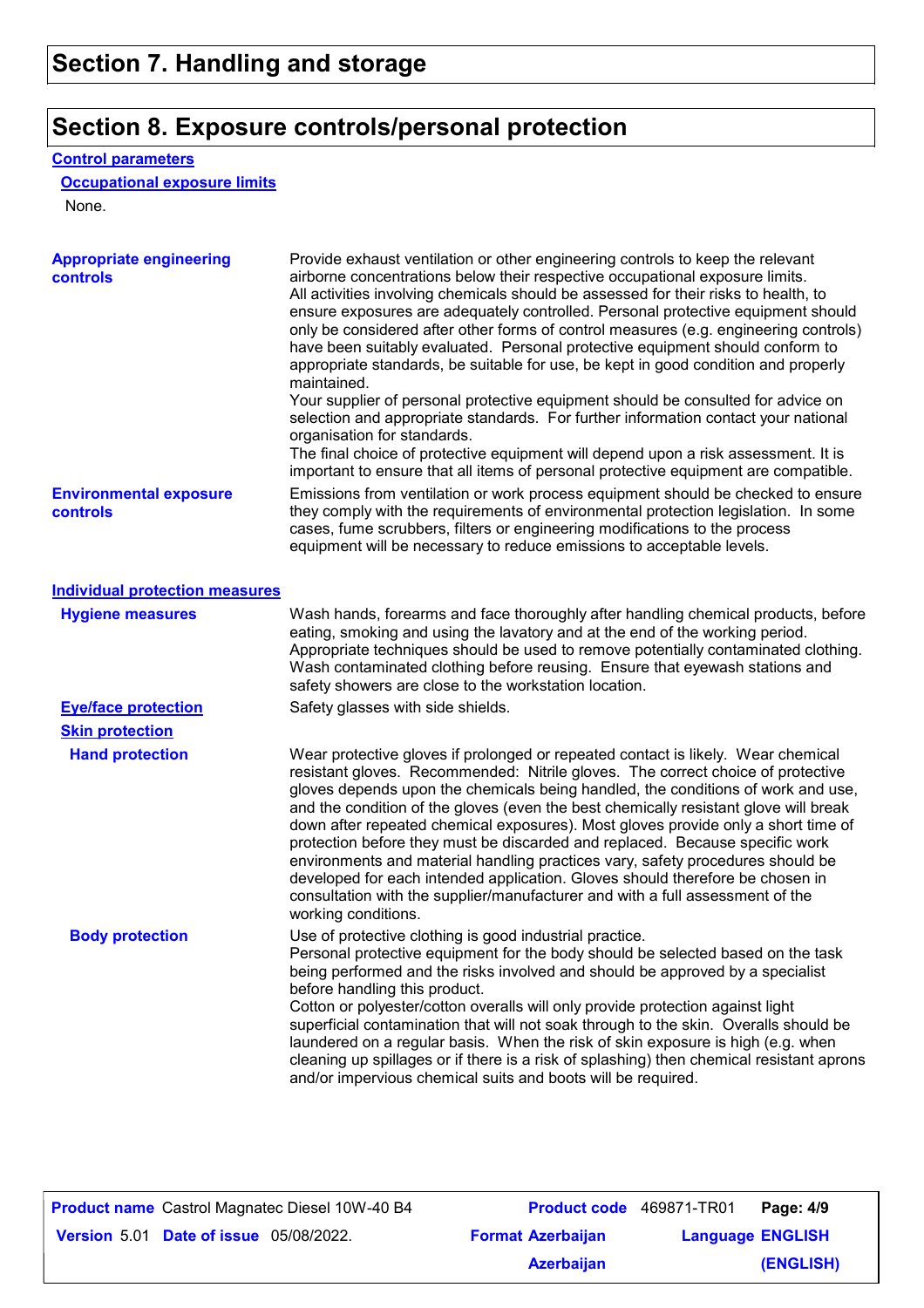#### **Section 8. Exposure controls/personal protection**

**Respiratory protection**

In case of insufficient ventilation, wear suitable respiratory equipment. The correct choice of respiratory protection depends upon the chemicals being handled, the conditions of work and use, and the condition of the respiratory equipment. Safety procedures should be developed for each intended application. Respiratory protection equipment should therefore be chosen in consultation with the supplier/manufacturer and with a full assessment of the working conditions.

### **Section 9. Physical and chemical properties**

The conditions of measurement of all properties are at standard temperature and pressure unless otherwise indicated.

| <b>Appearance</b>                                                    |                                                                                                                                   |       |         |                         |          |     |                         |
|----------------------------------------------------------------------|-----------------------------------------------------------------------------------------------------------------------------------|-------|---------|-------------------------|----------|-----|-------------------------|
| <b>Physical state</b>                                                | Liquid.                                                                                                                           |       |         |                         |          |     |                         |
| <b>Colour</b>                                                        | Amber. [Light]                                                                                                                    |       |         |                         |          |     |                         |
| <b>Odour</b>                                                         | Not available.                                                                                                                    |       |         |                         |          |     |                         |
| <b>Odour threshold</b>                                               | Not available.                                                                                                                    |       |         |                         |          |     |                         |
| pH                                                                   | Not applicable.                                                                                                                   |       |         |                         |          |     |                         |
| <b>Melting point</b>                                                 | Not available.                                                                                                                    |       |         |                         |          |     |                         |
| <b>Boiling point, initial boiling</b><br>point, and boiling range    | Not available.                                                                                                                    |       |         |                         |          |     |                         |
| <b>Flash point</b>                                                   | Closed cup: 202°C (395.6°F) [Pensky-Martens]<br>Open cup: 226°C (438.8°F) [Cleveland]                                             |       |         |                         |          |     |                         |
| <b>Evaporation rate</b>                                              | Not available.                                                                                                                    |       |         |                         |          |     |                         |
| <b>Flammability</b>                                                  | Not applicable. Based on - Physical state                                                                                         |       |         |                         |          |     |                         |
| Lower and upper explosion<br>limit/flammability limit                | Not available.                                                                                                                    |       |         |                         |          |     |                         |
| <b>Vapour pressure</b>                                               |                                                                                                                                   |       |         | Vapour Pressure at 20°C |          |     | Vapour pressure at 50°C |
|                                                                      | <b>Ingredient name</b>                                                                                                            | mm Hg | kPa     | <b>Method</b>           | mm<br>Hg | kPa | <b>Method</b>           |
|                                                                      | Distillates (petroleum),<br>hydrotreated heavy<br>paraffinic                                                                      | 0.08  | < 0.011 | <b>ASTM D 5191</b>      |          |     |                         |
|                                                                      | Distillates (petroleum),<br>solvent-dewaxed heavy<br>paraffinic                                                                   | 0.08  | <0.011  | <b>ASTM D 5191</b>      |          |     |                         |
|                                                                      | Phosphorodithioic acid,<br>mixed O,O-bis<br>(1,3-dimethylbutyl and<br>iso-Pr) esters, zinc salts                                  | 0     | 0       | EU A.4                  | 0        | 0   | EU A.4                  |
| <b>Relative vapour density</b>                                       | Not available.                                                                                                                    |       |         |                         |          |     |                         |
| <b>Relative density</b>                                              | Not available.                                                                                                                    |       |         |                         |          |     |                         |
| <b>Density</b>                                                       | <1000 kg/m <sup>3</sup> (<1 g/cm <sup>3</sup> ) at 15°C                                                                           |       |         |                         |          |     |                         |
|                                                                      |                                                                                                                                   |       |         |                         |          |     |                         |
| <b>Solubility</b>                                                    | insoluble in water.                                                                                                               |       |         |                         |          |     |                         |
| <b>Partition coefficient: n-</b><br>octanol/water                    | Not applicable.                                                                                                                   |       |         |                         |          |     |                         |
|                                                                      | Not available.                                                                                                                    |       |         |                         |          |     |                         |
| <b>Auto-ignition temperature</b><br><b>Decomposition temperature</b> | Not available.                                                                                                                    |       |         |                         |          |     |                         |
| <b>Viscosity</b>                                                     | Kinematic: 101.1 mm <sup>2</sup> /s (101.1 cSt) at 40°C<br>Kinematic: 13.8 to 16.2 mm <sup>2</sup> /s (13.8 to 16.2 cSt) at 100°C |       |         |                         |          |     |                         |
| <b>Particle characteristics</b>                                      |                                                                                                                                   |       |         |                         |          |     |                         |

| <b>Product name</b> Castrol Magnatec Diesel 10W-40 B4 | Product code 469871-TR01 |                         | Page: 5/9 |
|-------------------------------------------------------|--------------------------|-------------------------|-----------|
| <b>Version 5.01 Date of issue 05/08/2022.</b>         | <b>Format Azerbaijan</b> | <b>Language ENGLISH</b> |           |
|                                                       | <b>Azerbaijan</b>        |                         | (ENGLISH) |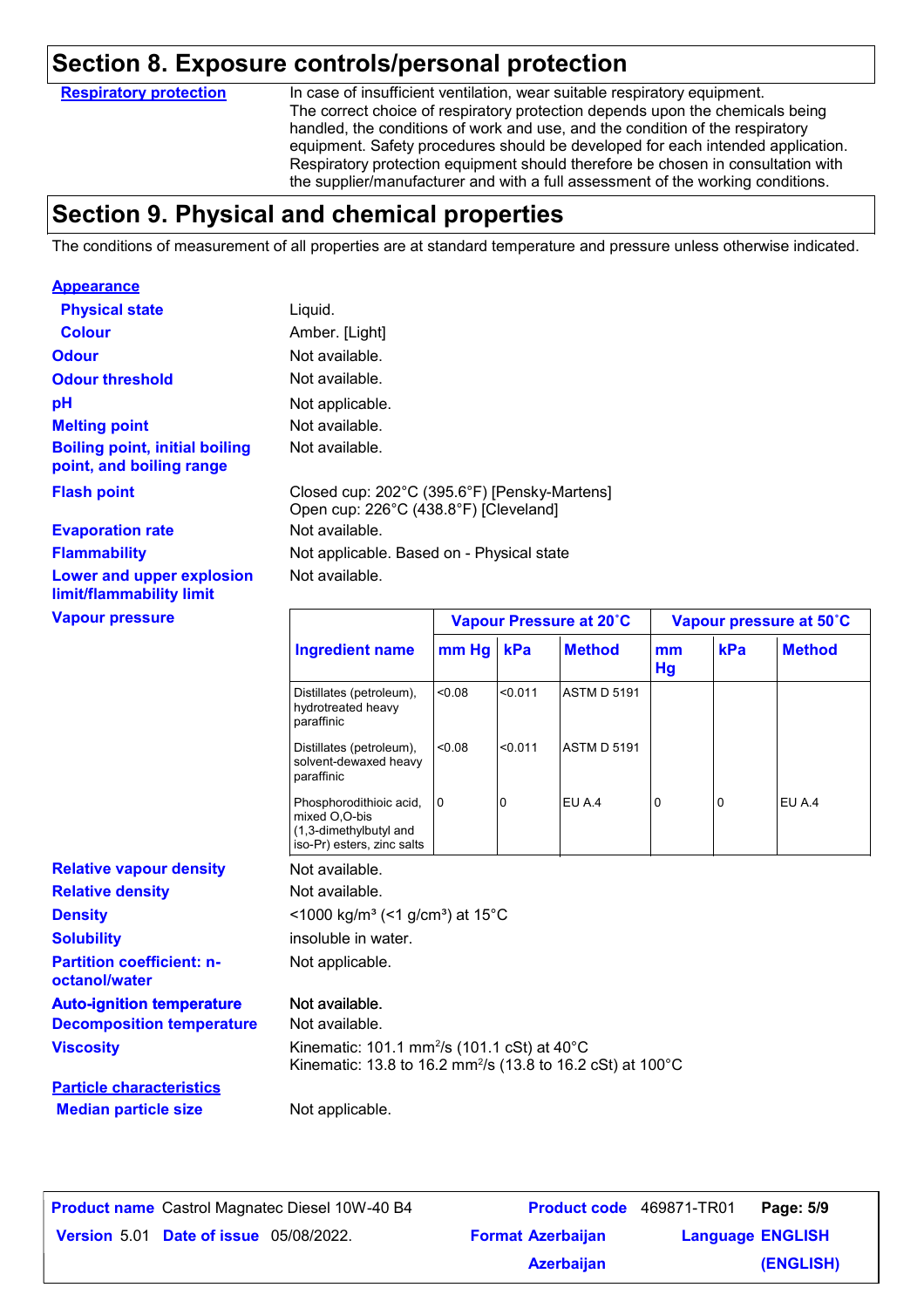# **Section 10. Stability and reactivity**

| <b>Reactivity</b>                                   | No specific test data available for this product. Refer to Conditions to avoid and<br>Incompatible materials for additional information.                                   |
|-----------------------------------------------------|----------------------------------------------------------------------------------------------------------------------------------------------------------------------------|
| <b>Chemical stability</b>                           | The product is stable.                                                                                                                                                     |
| <b>Possibility of hazardous</b><br><b>reactions</b> | Under normal conditions of storage and use, hazardous reactions will not occur.<br>Under normal conditions of storage and use, hazardous polymerisation will not<br>occur. |
| <b>Conditions to avoid</b>                          | Avoid all possible sources of ignition (spark or flame).                                                                                                                   |
| <b>Incompatible materials</b>                       | Reactive or incompatible with the following materials: oxidising materials.                                                                                                |
| <b>Hazardous decomposition</b><br>products          | Under normal conditions of storage and use, hazardous decomposition products<br>should not be produced.                                                                    |

### **Section 11. Toxicological information**

#### **Information on toxicological effects**

| <b>Information on likely routes</b><br>of exposure | Routes of entry anticipated: Dermal, Inhalation.                                                                    |
|----------------------------------------------------|---------------------------------------------------------------------------------------------------------------------|
| <b>Potential acute health effects</b>              |                                                                                                                     |
| <b>Eye contact</b>                                 | No known significant effects or critical hazards.                                                                   |
| <b>Inhalation</b>                                  | Exposure to decomposition products may cause a health hazard. Serious effects<br>may be delayed following exposure. |
| <b>Skin contact</b>                                | Causes mild skin irritation. Defatting to the skin.                                                                 |
| <b>Ingestion</b>                                   | Irritating to mouth, throat and stomach.                                                                            |

#### **Symptoms related to the physical, chemical and toxicological characteristics**

| Eye contact         | Adverse symptoms may include the following:<br>pain or irritation<br>watering<br>redness    |
|---------------------|---------------------------------------------------------------------------------------------|
| <b>Inhalation</b>   | No specific data.                                                                           |
| <b>Skin contact</b> | Adverse symptoms may include the following:<br>irritation<br>redness<br>dryness<br>cracking |
| <b>Ingestion</b>    | No specific data.                                                                           |

#### **Delayed and immediate effects as well as chronic effects from short and long-term exposure**

| <b>Potential chronic health effects</b> |                                                                                                                                                                                                                                                                                                                                                                                                             |
|-----------------------------------------|-------------------------------------------------------------------------------------------------------------------------------------------------------------------------------------------------------------------------------------------------------------------------------------------------------------------------------------------------------------------------------------------------------------|
| <b>General</b>                          | USED ENGINE OILS<br>Combustion products resulting from the operation of internal combustion engines<br>contaminate engine oils during use. Used engine oil may contain hazardous<br>components which have the potential to cause skin cancer. Frequent or prolonged<br>contact with all types and makes of used engine oil must therefore be avoided and a<br>high standard of personal hygiene maintained. |
| <b>Carcinogenicity</b>                  | No known significant effects or critical hazards.                                                                                                                                                                                                                                                                                                                                                           |
| <b>Mutagenicity</b>                     | No known significant effects or critical hazards.                                                                                                                                                                                                                                                                                                                                                           |

| <b>Product name</b> Castrol Magnatec Diesel 10W-40 B4 | <b>Product code</b> 469871-TR01 |                         | Page: 6/9 |
|-------------------------------------------------------|---------------------------------|-------------------------|-----------|
| <b>Version 5.01 Date of issue 05/08/2022.</b>         | <b>Format Azerbaijan</b>        | <b>Language ENGLISH</b> |           |
|                                                       | <b>Azerbaijan</b>               |                         | (ENGLISH) |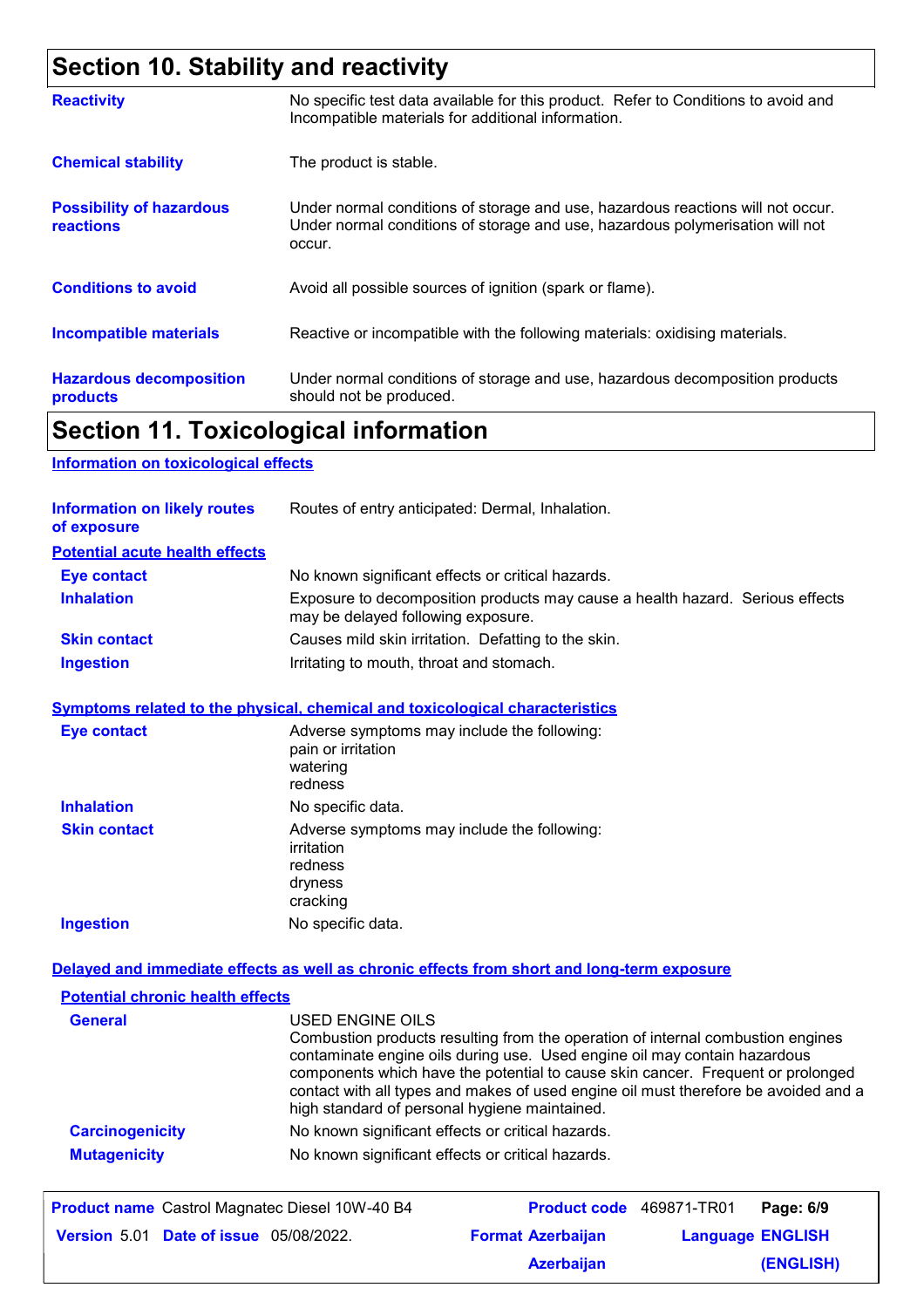### **Section 11. Toxicological information**

**Teratogenicity** No known significant effects or critical hazards. **Developmental effects** No known significant effects or critical hazards. **Fertility effects** No known significant effects or critical hazards.

#### **Section 12. Ecological information**

**Environmental effects** No known significant effects or critical hazards.

#### **Persistence and degradability**

Expected to be biodegradable.

#### **Bioaccumulative potential**

This product is not expected to bioaccumulate through food chains in the environment.

#### **Mobility in soil**

| <b>Mobility</b>                     | Spillages may penetrate the soil causing ground water contamination.                                                      |
|-------------------------------------|---------------------------------------------------------------------------------------------------------------------------|
| <b>Other ecological information</b> | Spills may form a film on water surfaces causing physical damage to organisms.<br>Oxygen transfer could also be impaired. |

### **Section 13. Disposal considerations**

The generation of waste should be avoided or minimised wherever possible. Significant quantities of waste product residues should not be disposed of via the foul sewer but processed in a suitable effluent treatment plant. Dispose of surplus and non-recyclable products via a licensed waste disposal contractor. Disposal of this product, solutions and any by-products should at all times comply with the requirements of environmental protection and waste disposal legislation and any regional local authority requirements. Waste packaging should be recycled. Incineration or landfill should only be considered when recycling is not feasible. This material and its container must be disposed of in a safe way. Care should be taken when handling emptied containers that have not been cleaned or rinsed out. Empty containers or liners may retain some product residues. Avoid dispersal of spilt material and runoff and contact with soil, waterways, drains and sewers. **Disposal methods**

| <b>Section 14. Transport information</b> |                |                |  |
|------------------------------------------|----------------|----------------|--|
|                                          | <b>IMDG</b>    | <b>IATA</b>    |  |
| <b>UN number</b>                         | Not regulated. | Not regulated. |  |
| <b>UN proper</b><br>shipping name        |                |                |  |
| <b>Transport hazard</b><br>class(es)     | $\blacksquare$ |                |  |
| <b>Packing group</b>                     | $\blacksquare$ | ۰              |  |
| <b>Environmental</b><br>hazards          | No.            | No.            |  |
|                                          |                |                |  |

| <b>Product name</b> Castrol Magnatec Diesel 10W-40 B4 | <b>Product code</b> 469871-TR01 | Page: 7/9               |
|-------------------------------------------------------|---------------------------------|-------------------------|
| <b>Version 5.01 Date of issue 05/08/2022.</b>         | <b>Format Azerbaijan</b>        | <b>Language ENGLISH</b> |
|                                                       | <b>Azerbaijan</b>               | (ENGLISH)               |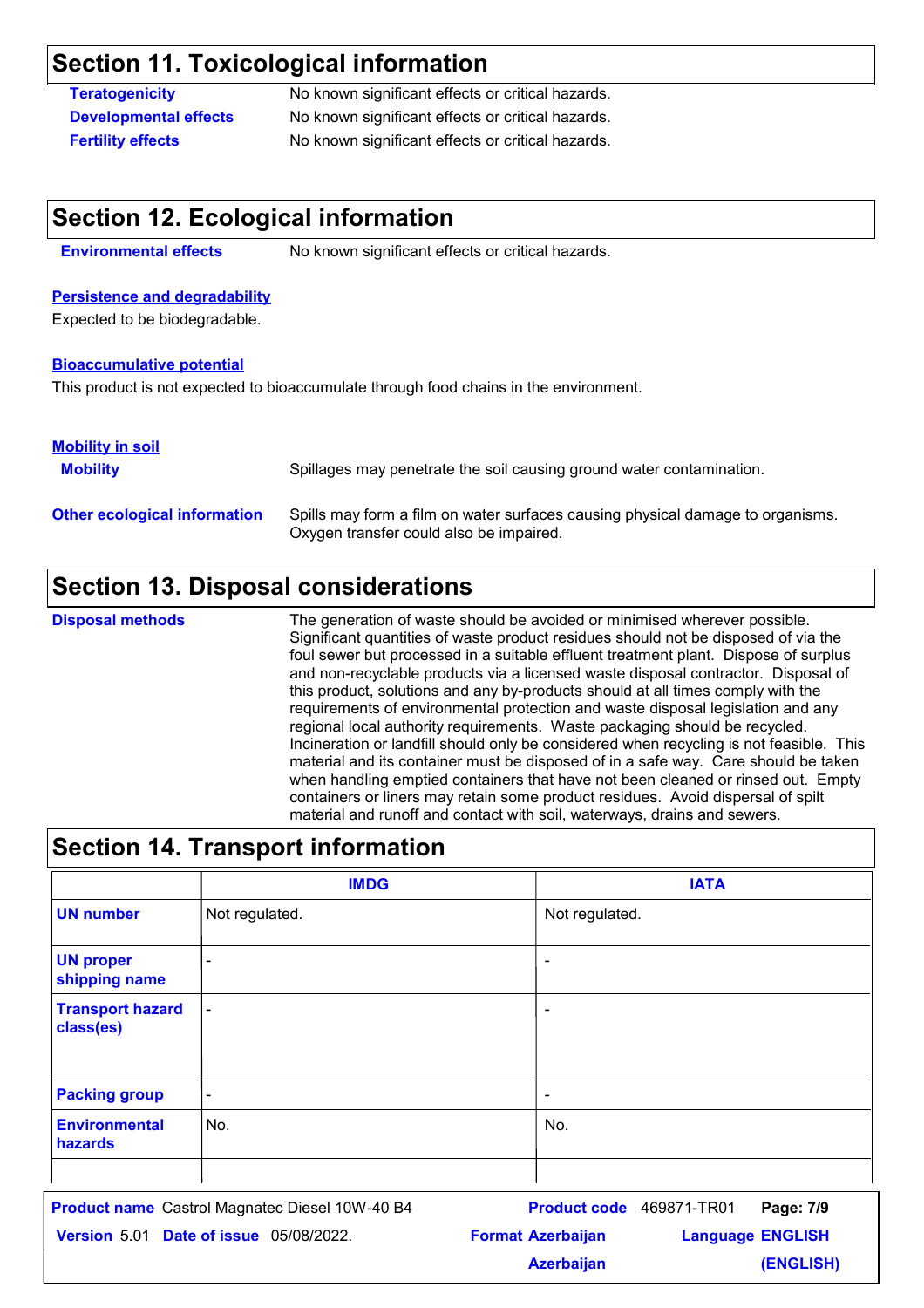|                                  | Section 14. Transport information |  |
|----------------------------------|-----------------------------------|--|
| <b>Additional</b><br>information |                                   |  |

**Special precautions for user** Not available.

# **Section 15. Regulatory information**

**Regulation according to other foreign laws**

| <b>REACH Status</b>                                             | For the REACH status of this product please consult your company contact, as<br>identified in Section 1. |
|-----------------------------------------------------------------|----------------------------------------------------------------------------------------------------------|
| <b>United States inventory</b><br>(TSCA 8b)                     | All components are active or exempted.                                                                   |
| <b>Australia inventory (AIIC)</b>                               | All components are listed or exempted.                                                                   |
| <b>Canada inventory</b>                                         | All components are listed or exempted.                                                                   |
| <b>China inventory (IECSC)</b>                                  | All components are listed or exempted.                                                                   |
| <b>Japan inventory (CSCL)</b>                                   | At least one component is not listed.                                                                    |
| <b>Korea inventory (KECI)</b>                                   | All components are listed or exempted.                                                                   |
| <b>Philippines inventory</b><br>(PICCS)                         | All components are listed or exempted.                                                                   |
| <b>Taiwan Chemical</b><br><b>Substances Inventory</b><br>(TCSI) | All components are listed or exempted.                                                                   |

# **Section 16. Other information**

| <b>History</b>                    |                                                                                                                                                                                                                                                                                                                                                                                                                                                                                                                                                                                                                                                                                                                                                                                                                                                                                                                                                                                                                |
|-----------------------------------|----------------------------------------------------------------------------------------------------------------------------------------------------------------------------------------------------------------------------------------------------------------------------------------------------------------------------------------------------------------------------------------------------------------------------------------------------------------------------------------------------------------------------------------------------------------------------------------------------------------------------------------------------------------------------------------------------------------------------------------------------------------------------------------------------------------------------------------------------------------------------------------------------------------------------------------------------------------------------------------------------------------|
| <b>Date of printing</b>           | 5/8/2022                                                                                                                                                                                                                                                                                                                                                                                                                                                                                                                                                                                                                                                                                                                                                                                                                                                                                                                                                                                                       |
| Date of issue/Date of<br>revision | 5/8/2022                                                                                                                                                                                                                                                                                                                                                                                                                                                                                                                                                                                                                                                                                                                                                                                                                                                                                                                                                                                                       |
| Date of previous issue            | 4/13/2022                                                                                                                                                                                                                                                                                                                                                                                                                                                                                                                                                                                                                                                                                                                                                                                                                                                                                                                                                                                                      |
| <b>Version</b>                    | 5.01                                                                                                                                                                                                                                                                                                                                                                                                                                                                                                                                                                                                                                                                                                                                                                                                                                                                                                                                                                                                           |
| <b>Prepared by</b>                | <b>Product Stewardship</b>                                                                                                                                                                                                                                                                                                                                                                                                                                                                                                                                                                                                                                                                                                                                                                                                                                                                                                                                                                                     |
| <b>Key to abbreviations</b>       | ATE = Acute Toxicity Estimate<br>BCF = Bioconcentration Factor<br>GHS = Globally Harmonized System of Classification and Labelling of Chemicals<br>IATA = International Air Transport Association<br>IBC = Intermediate Bulk Container<br><b>IMDG = International Maritime Dangerous Goods</b><br>LogPow = logarithm of the octanol/water partition coefficient<br>MARPOL = International Convention for the Prevention of Pollution From Ships,<br>1973 as modified by the Protocol of 1978. ("Marpol" = marine pollution)<br>REACH = Registration, Evaluation, Authorisation and Restriction of Chemicals<br>Regulation [Regulation (EC) No. 1907/2006]<br>$UN = United Nations$<br>Varies = may contain one or more of the following 64741-88-4, 64741-89-5,<br>64741-95-3, 64741-96-4, 64742-01-4, 64742-44-5, 64742-45-6, 64742-52-5,<br>64742-53-6, 64742-54-7, 64742-55-8, 64742-56-9, 64742-57-0, 64742-58-1,<br>64742-62-7, 64742-63-8, 64742-65-0, 64742-70-7, 72623-85-9, 72623-86-0,<br>72623-87-1 |
| <b>References</b>                 | Not available.                                                                                                                                                                                                                                                                                                                                                                                                                                                                                                                                                                                                                                                                                                                                                                                                                                                                                                                                                                                                 |
|                                   |                                                                                                                                                                                                                                                                                                                                                                                                                                                                                                                                                                                                                                                                                                                                                                                                                                                                                                                                                                                                                |

**Indicates information that has changed from previously issued version.**

**Notice to reader**

| <b>Product name</b> Castrol Magnatec Diesel 10W-40 B4 | <b>Product code</b> 469871-TR01 |                         | Page: 8/9 |
|-------------------------------------------------------|---------------------------------|-------------------------|-----------|
| <b>Version 5.01 Date of issue 05/08/2022.</b>         | <b>Format Azerbaijan</b>        | <b>Language ENGLISH</b> |           |
|                                                       | <b>Azerbaijan</b>               |                         | (ENGLISH) |